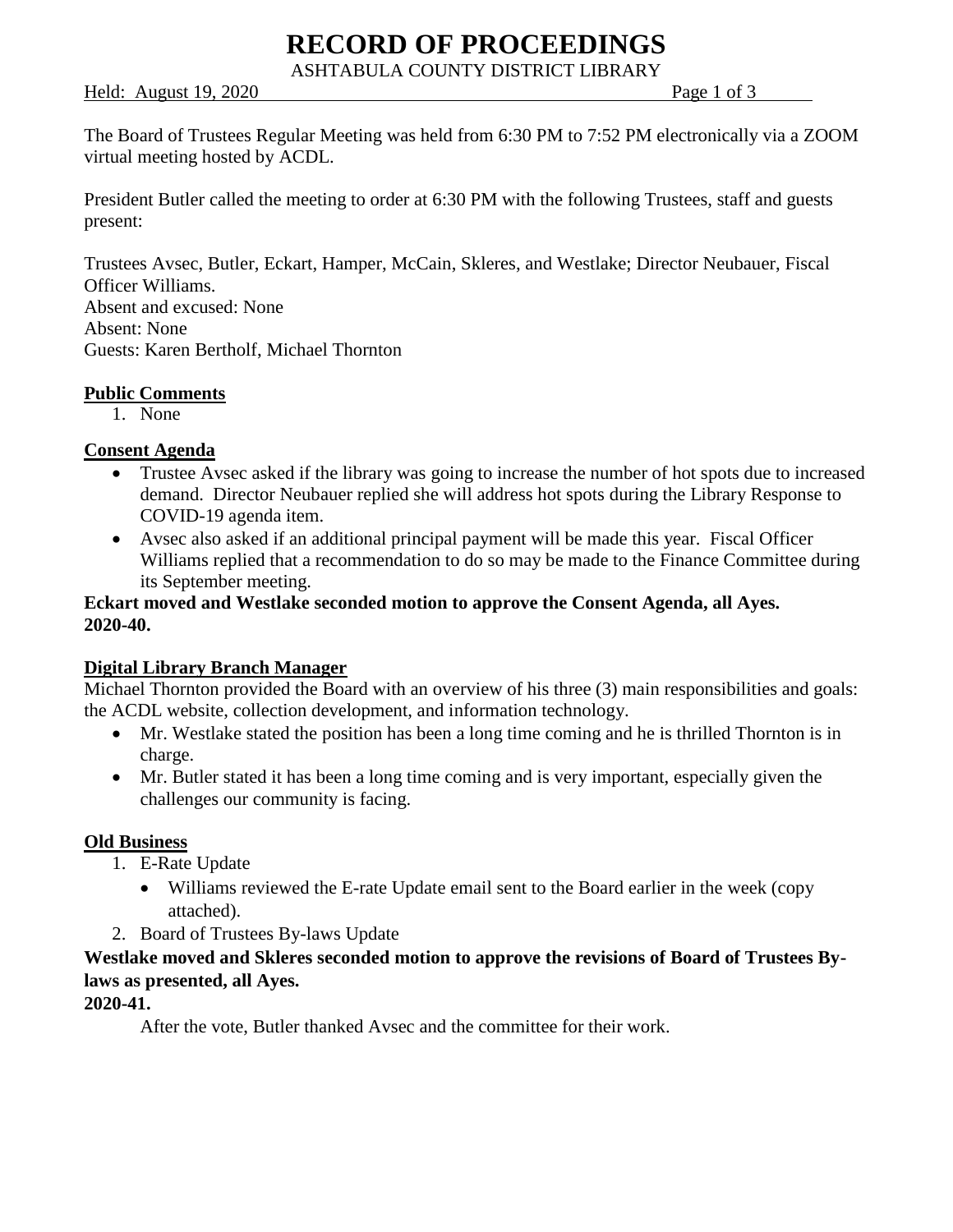**RECORD OF PROCEEDINGS**

ASHTABULA COUNTY DISTRICT LIBRARY

Held: August 19, 2020 **Page 2 of 3** 

- 3. Library Response to COVID-19
	- Neubauer pointed out demand has not increased due to COVID-19, and there are no plans to increase the number of hot spots available for patron use.
	- Neubauer informed the Board that there are plans to limit number of patrons, especially teens after school, using the Geneva library due to social distancing standards.
	- Neubauer reported July foot traffic at both Ashtabula and Geneva was down significantly.
	- The County Board of Elections has asked to add two (2) more precincts to the Ashtabula library (total of 4 precincts). Geneva Library will still host two (2) precincts. Neubauer recommended the Board approve closing both libraries on November 3, 2020 so that only voters, election officials, and library staff will be in the building.

## **Skleres moved and McCain seconded the motion to close on November 3, 2020, all Ayes. 2020-42.**

- Neubauer informed the Board that although the plan was to return to regular hours in September, foot traffic didn't warrant an expansion of hours until October at the earliest.
- 4. Litigation Outcome
- Williams reported a settlement totaling \$20,000 was agreed to by Ms. Laveck (the plaintiff), Workers Comp and ACDL (the defendants).

## **New Business**

- 1. Revised Organizational Chart
- Neubauer presented the current Organizational Chart. Avsec asked about the job title Technical Services Manager if there were no direct reports. Neubauer will investigate a job title change.
- Trustee Westlake asked if invoices for books were electronic or paper. Neubauer replied the invoice accompany the books and also serve as a packing list. Neubauer and Williams agreed the current system is working well and provides the buyers with the data they need to make future purchasing decisions.
- 2. 2021 Tax Budget

**Eckart moved and Skleres seconded motion to approve the 2021 Tax Budget as presented. Upon roll call, all voted Aye.**

**2020-43.**

## 3. SEO ILS Contract Renewal

**Eckart moved and McCain seconded motion to approve the 2020-21 SEO Contract as presented. Upon roll call, all voted Aye.**

**2020-44.**

4. Statewide Delivery Contract Renewal

**Westlake moved and Skleres seconded motion to approve the 2020-21 Statewide Delivery Contract as presented. Upon roll call, six (6) Trustees voted Aye and one (1) Trustee (McCain) abstained due to his loss of the Zoom signal during the vote. 2020-45.**